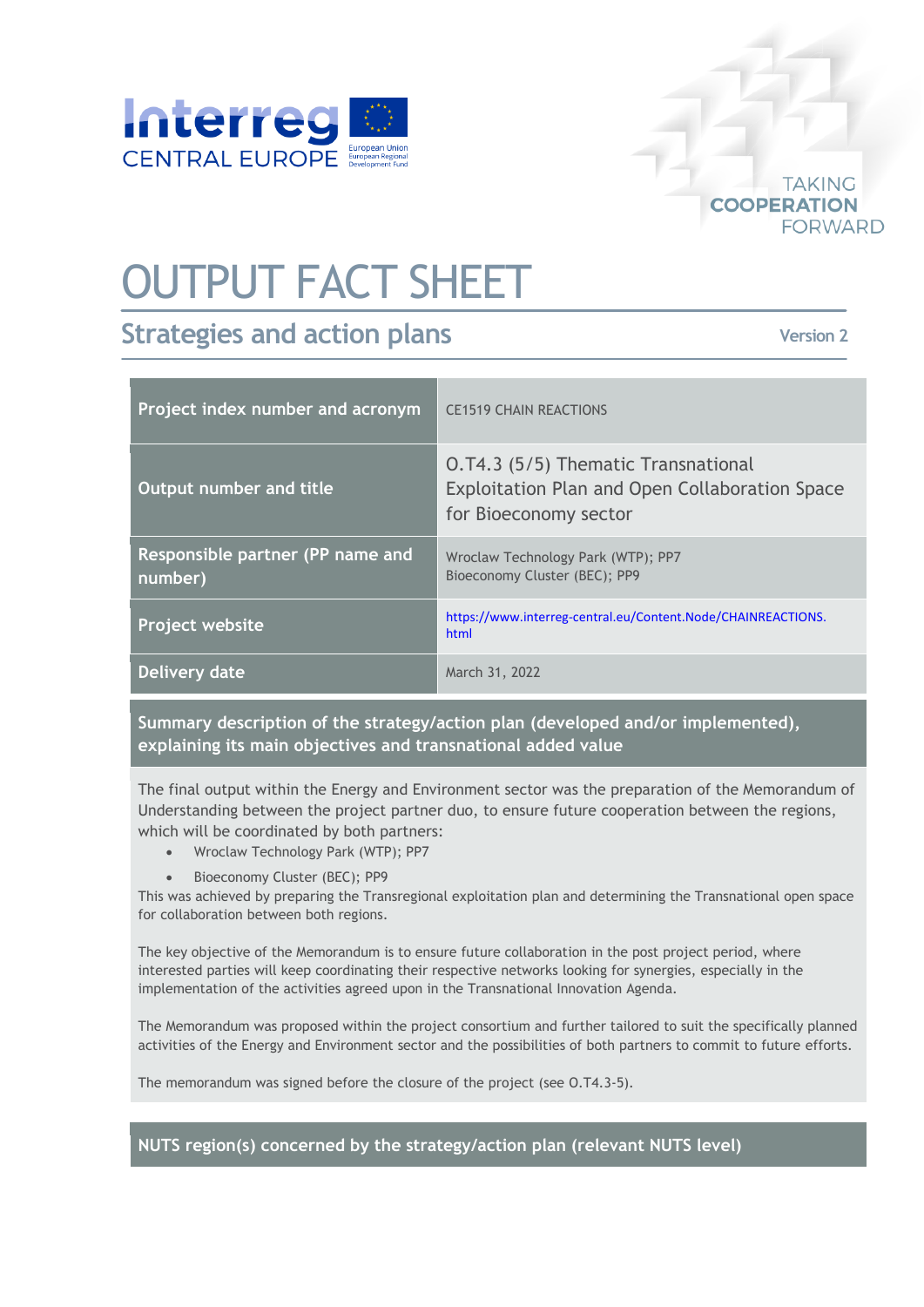

NUTS regions on NUTS2 level that are concerned in the implementation of the memorandum are: Dolnośląskie (PL51) in Poland, and

Západné Slovensko (SK02) in Slovakia.

## **Expected impact and benefits of the strategy/action plan for the concerned territories and target groups**

The final output, O.T4.3 is based on the Transregional exploitation plan (TEP) and Transnational open space (TOS) for collaboration between both regions. TEP will impact the bioeconomy sector within the Slovak region of Nitra, where a new DIH was established and will foster transnational innovation activity within the TIN.

Such an organization will also allow for innovative funding approach, where the DIH itself is also identifying financial opportunities.

Apart from the DIH in Nitra, other stakeholders of DIH will have direct benefit by developing and implementing new technologies and optimizing existing production in bioeconomy sector.

The partner WTP will also enlarge the collaboration of their network and achieve progress. The activities are planned to start in 2022, thus, the impact of this output is the continued commitment to implementation of agreed activities to reduce the environmental impact by optimization of public e-transport.

## **Sustainability of the developed and/or implemented strategy/action plan and its transferability to other territories and stakeholders**

The sustainability of the output is self-evident in the signed Memorandum, in which both partners commit to continuation of the cooperation between regions that will contribute to further implementation of agreed activities.

Based upon the methodology for preparation of the activities and committing to their achievement in the post project period can be achieved in various regions, which follow the preparatory methodology. The beneficiaries of the Memorandum are the stakeholders of both partners (the bioeconomy network in Nitra region with support of WTP and their HUB), which will through coordination of both partners be able to cooperate in joint activities.

For future reference, the key to success is good preliminary work, where you already identify regional challenges and feasible possibilities, before you start connecting transnationally in order to reach the most optimal match.